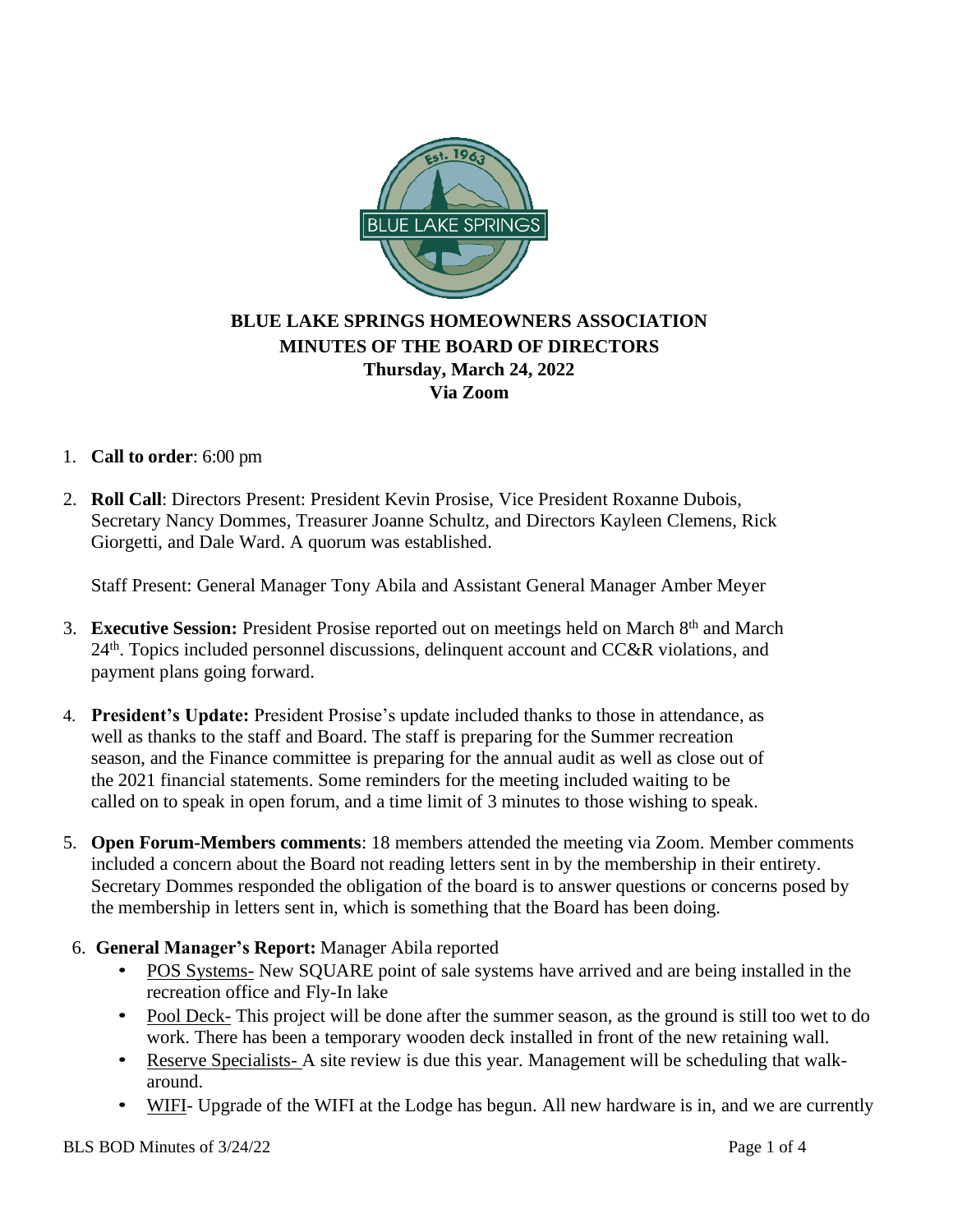waiting for the Associations IT specialist to schedule the install.

- Summer Season Prep- The maintenance staff has begun prepping the facility for the opening of summer season. The summer recreation director as well as the assistant director are back on staff at the beginning of April.
- Financials- The Association has been notified by several of its vendors that costs/rates will be increasing across the board. Management and the Finance Committee will have to take these increases into consideration and allow for budget adjustments as necessary.
- Playground- The equipment has been ordered, and we are currently waiting to be scheduled for installation.

#### 7. **Treasurers Report:**

- Finance Committee Meeting-Treasurer Schultz reported the Finance Committee met twice, March  $10<sup>th</sup>$  and March  $22<sup>nd</sup>$ . The committee reviewed the following documentation: recap of CID meetings, changes to the 12/31/21 financials, January and February financial statements, transaction listings, reviewed new investment program with UBS, and a review of three policies (500-A-17, 29, and 37.
- Audit- Changes to the 12/31/21 financials from the preliminary close to the report sent to the auditors include: a net increase to revenue of \$281, a net increase to expenditures of \$7,217 after accruals and adjustments, a board approved increase of reserve contributions of 150,000 and a CID adjustment of \$179,531 that brings down the reserve liability to the fully funded level.
- January Financials-The balance sheet shows operating cash at \$972,073. Receivables are at \$710,698 with a bad debt allowance of \$90,000. The reserve fund is now up to \$1,001,969 which represents 94% fully funded. The net revenue over expenditures for January is \$14,140. There will be some adjustments to this number in February. There is approximately \$10,000 that has been reported as associate fee income that was pay down of receivables.
- Disclaimer- When the Treasurer and Finance Committee recommend certification of the financial statements it does not mean they are perfect and 100% accurate. It means that we have reviewed them and identified any items for adjustment, further review and any identified changes are not material.
- Request to open additional bank account- As part of the fiduciary responsibility of the Board, credit risk is a consideration. With large sums of money in our respective bank accounts, I request the board approve the opening of a roll over account to help minimize risk.
- Request to open an investment account with UBS- In order to assist the Association with Reserve investments and minimize our own investment risk and increase our ability to generate investment revenue, it is the recommendation of the Treasurer to allow the Treasurer/Management the ability to start the process to open an account with UBS under the direction of Paul Cutter and ultimately move \$500,000 under his management.
- Recommendations- In accordance with Civil Code 5500, the finance committee reviewed the transaction reports, as well as the balance sheet, revenue and expense statement, budget to actuals, and the Treasurer and an additional Board member have reviewed the bank statements. The Board received the financials. Transaction reports a bank statements are available upon request. Based on that, Treasurer Schultz **moved "to recommend the acceptance of the certification of the January 2022 Financial Statements."** The motion was seconded and passed unanimously. Treasurer Schultz moved **"to open an operational**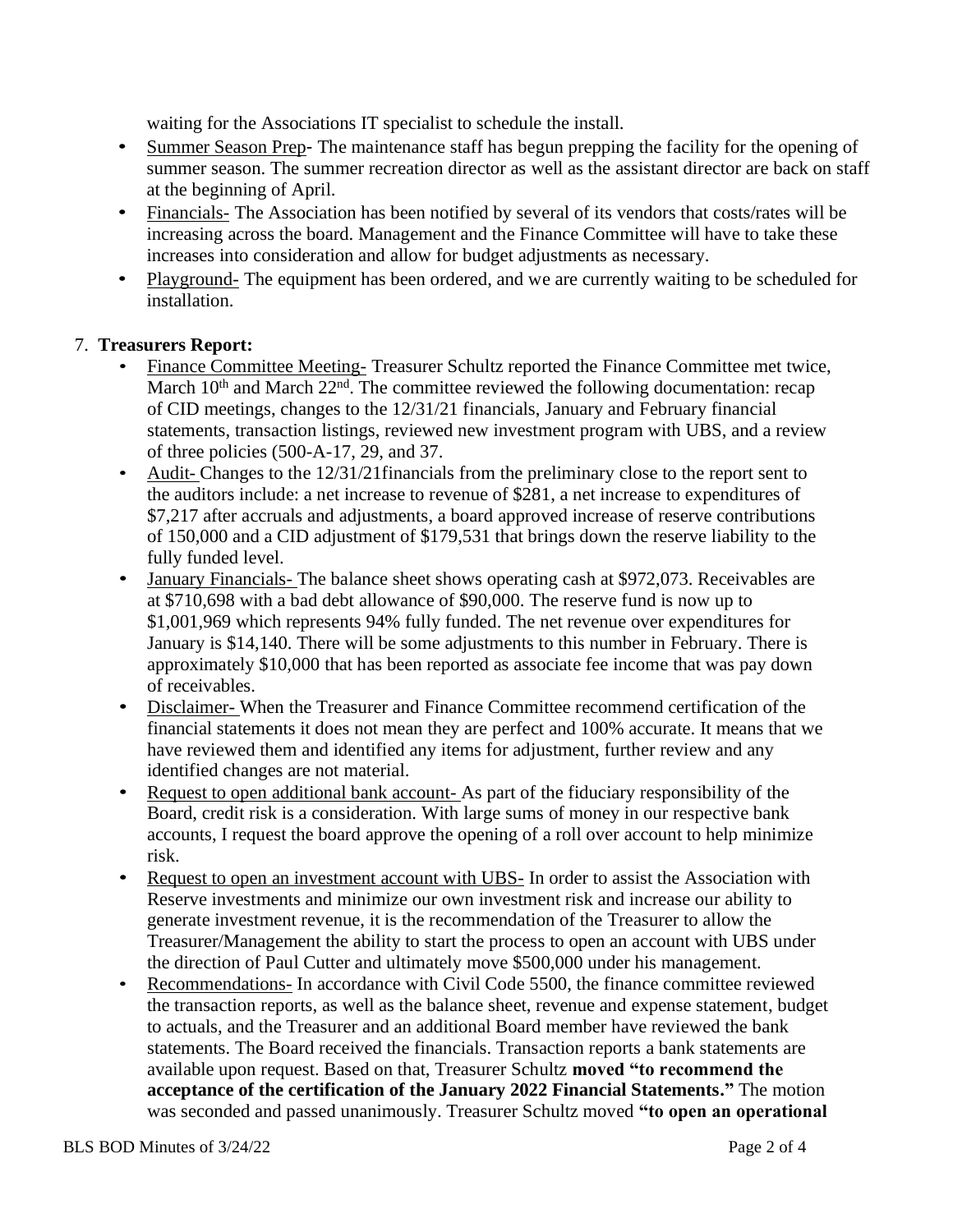**roll-over account with Columbia Bank to minimize the risk of holding large sums of money in a single account. The additional deposit will be \$225,000 and the signers will be the current signers on the Associations Columbia Bank operations/payroll accounts."** The motion was seconded and passed unanimously. Treasurer Schultz moved **"to establish an investment account with an initial deposit of \$500,000 with United Bank of Switzerland (UBS) under the direction of an investment advisor specializing in homeowner associations. The signatories will be the Treasurer, the General Manager, and at least one other Board Director at the discretion of the Board. The annual fee will be \$175, plus a transaction fee to be determined."** The motion was seconded and passed unanimously.

#### 8. **ARC/ Facilities Fees and Usage:**

• ARC: There has been a spike in applications, which have been mostly for tree removals and new decks.

#### 9. **Secretary's Update:**

- Minutes of February 24, 2022- Secretary Dommes moved to **"accept the Board of Directors meeting minutes of February 24, 2022"** The motion was seconded and passed with 6 ayes and 1 abstention due to Director Ward not having attended this meeting.
- Proposed revisions to Policy 500-A-17- Secretary Dommes presented the proposal to make minor changes to Policy 500-A-17 Reserve Component Study which were requested by Treasurer Schultz to fine tune it. Secretary Dommes moved **"to accept the slight changes to improve Policy 500-A-17 Reserve Component Study accompanied by the rationale for such changes."** The motion was seconded and passed unanimously. The Policy and Rationale will be posted on the BLSHA website for member 28-day review.

## 10. **Board Committee Reports:**

## • **Facilities and Long-Range Planning** -.

- a) Shuttle Service- FLRPC proposes offering a BLSHA Summer Shuttle Service to transport families from the homes to/from the facilities. The shuttle could potentially operate 4-6 hours a day for the busiest days in the Summer (Holiday Weekends). The idea is to reduce the number of cars on the roads and parked at Snowflake Lodge and Fly-In Lake. If the Shuttle Service is viable, consideration could be given to adding additional summer or holiday weekends as the Board might subsequently approve. Vice President Dubois moved, **"pending approval from the BLSHA insurance broker, to hire a local shuttle service, which provides necessary insurance coverages and fuel, to offer a "free" shuttle service to members and their guests to/from homes and to/from the Snowflake Lodge or Fly-In parking lots on Memorial Day and the 4th of July Holiday weekends (11am-6pm). Members would be encouraged to tip the driver. Total cost not to exceed \$2310."** The motion was seconded, and passed with 6 ayes, 1 nay. Director Ward feels adding costs to the Association when everyday operational costs are skyrocketing is not prudent at this time.
- **Food Services Committee-** Director Giorgetti reported the committee met and are continuing to do prep work for when the new Lodge Manager comes on board.
- **Events Committee-** Secretary Dommes reported the Events Committee has been meeting regularly. Potlucks have been very popular and well attended. Bridge lessons has 2 students